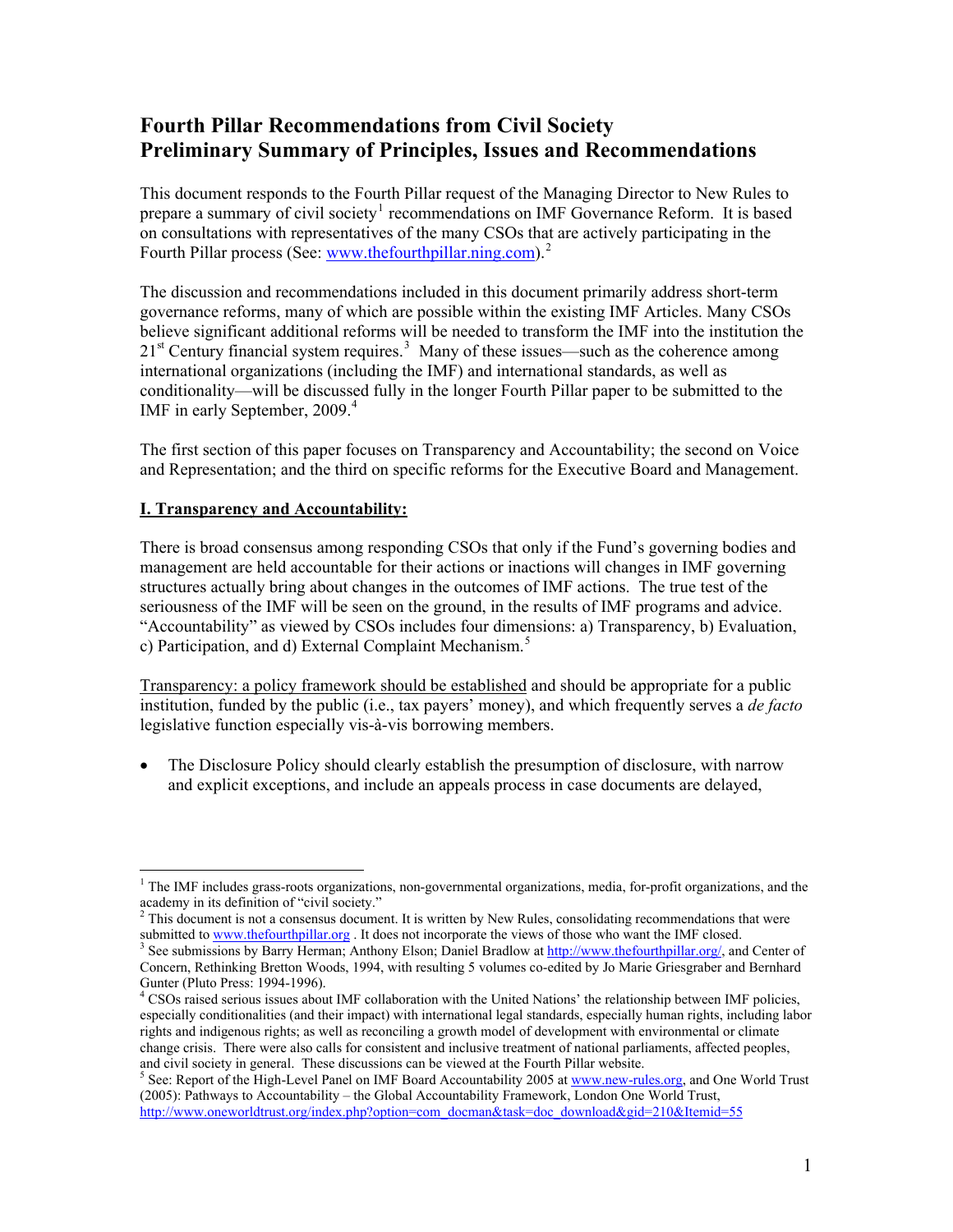refused or excessively redacted.<sup>6</sup> The Disclosure Policy should include policy documents prior to going to the Board for discussion as well as Executive Board discussions (transcripts) and decisions with action or vote taken.

- The presumption of public access to documents must apply to archives, with materials available on the internet. The current requirement to come in person to Washington is a burden on the researcher and inhibits pursuit of knowledge.
- The IMF needs to prepare and publish in an easily accessible form its operating policies and procedures so that all stakeholders, including IMF staff, can know how the IMF is expected to conducts its operations and they can hold the IMF accountable for complying with these policies and procedures.[7](#page-1-0)

Evaluation should be undertaken, ideally in an inclusive manner, from the "the bottom up" and from "the top down", including by national parliaments.<sup>[8](#page-1-1)</sup> At a minimum, the traditional principal/agent model (presented here) should be implemented. Thus evaluation should be undertaken:

- Of the Executive Board by the Board of Governors (or by the Council, if established);
- Of each Executive Director by the members of his/her constituency;
- Of the Managing Director and Deputy Managing Directors by the Executive Board;
- Evaluation should be regular, usually annual, and presumes a written job description, and clear and objective performance criteria.

## Participation should be increased on two levels, those of Shareholders and of Stakeholders:

 *Of Shareholders:* Formally, the IMF Articles of Agreement establish an organization of equal sovereign states, that functions like a co-op, where all contribute and all can borrow, and those contributing more money receive a higher share of the votes. This *de jure* arrangement does not play out in practice. The *de facto* power dynamics are described in both the Woods and Lombardi article<sup>[10](#page-1-3)</sup> as well as in the four regional reports of the "Bringing Balance to IMF" Reform Debate" project of New Rules, Centre for International Governance Innovation (CIGI), and the Global Economic Governance Programme at Oxford.<sup>[11](#page-1-4)</sup>

CSO recommendations to redress the imbalance of power in practice within the IMF are found in the second section on "Voice and Representation."

 $\overline{a}$ <sup>6</sup> See: Global Transparency Initiative on the IMF at [http://www.ifitransparency.org/resources.shtml?x=67288;](http://www.ifitransparency.org/resources.shtml?x=67288) GTI's Model Disclosure for the World Bank at <http://www.bicusa.org/en/Article.11212.aspx>; also International Aid Transparency at [www.aidtransparency.net](http://www.aidtransparency.net/)

See Ombudsman discussion.

<span id="page-1-1"></span><span id="page-1-0"></span><sup>&</sup>lt;sup>8</sup> See: submission by Barry Herman ( $\frac{http://www.thefourthpillar.org}{http://www.thefourthpillar.org}$ ); and his comments on the same site: "The UN should become the forum for forging the coherence of international policy in monetary, financial, trade and development policies and operations." See also Hammer, Michael (2009): The time is now. Parliaments need to assert their role in ensuring the G20 members deliver on the Washington and London programme of work, One World Trust Briefing Paper No 118, London, One World Trust,

http://www.oneworldtrust.org/index.php?option=com\_docman&task=doc\_download&gid=370&Itemid=55 9<br>See: http://halifaxinitiative.orr/updir/PolicyBrief-Parl Acct1.pdf)

<span id="page-1-3"></span><span id="page-1-2"></span><sup>&</sup>lt;sup>10</sup> Woods and Lombardi analyze the divisive dynamics between creditor and borrowers reinforced through the distribution of votes, chair, and informal power in "Uneven patterns of governance: how developing countries are represented in the IMF" at: [http://api.ning.com/files/meuHBgMMJWFT5CNpnogWjhbmwvpJt\\*3zm4](http://api.ning.com/files/meuHBgMMJWFT5CNpnogWjhbmwvpJt*3zm4-d3GDWEoUyu1SZK9KUX01i96917fay6q-MciNkc0SUrlixoNzRXFYxk5RQu7ra/woodslombardiRIPE.pdf) [d3GDWEoUyu1SZK9KUX01i96917fay6q-MciNkc0SUrlixoNzRXFYxk5RQu7ra/woodslombardiRIPE.pdf](http://api.ning.com/files/meuHBgMMJWFT5CNpnogWjhbmwvpJt*3zm4-d3GDWEoUyu1SZK9KUX01i96917fay6q-MciNkc0SUrlixoNzRXFYxk5RQu7ra/woodslombardiRIPE.pdf). [11](http://api.ning.com/files/meuHBgMMJWFT5CNpnogWjhbmwvpJt*3zm4-d3GDWEoUyu1SZK9KUX01i96917fay6q-MciNkc0SUrlixoNzRXFYxk5RQu7ra/woodslombardiRIPE.pdf) <http://thefourthpillar.ning.com/forum/topics/new-rules-for-global-finance-1>

<span id="page-1-4"></span>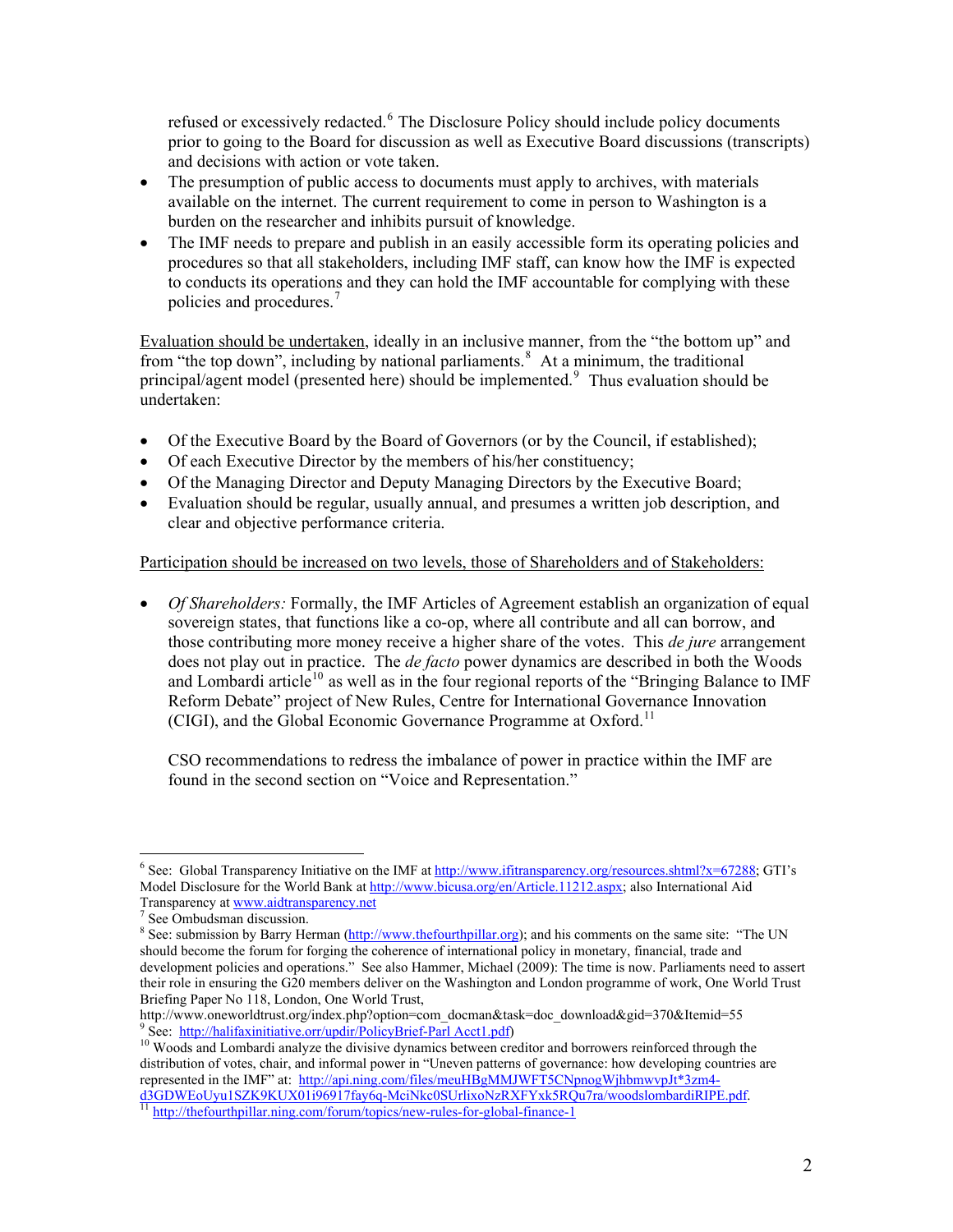*Of Stakeholders:[12](#page-2-0)*

- Affected populations constitute the group of stakeholders that does not currently have a channel for communicating with the Board or of holding anyone at the IMF directly accountable, yet they are the most directly affected by IMF policies and action.
- Stakeholders, especially affected people, have a Right to Know in a timely manner and in an accessible format what is proposed that will impact their country and their livelihoods; they should be able to have their voices heard by national and IMF decision makers, and to be responded to in a respectful, informed and timely manner.
- The Executive Board should annually commission public opinion surveys of the IMF in selected countries that have new programs and/or are large recipients of IMF programs and in selected countries that do not have significant IMF programs.
- There is a lack of clarity in and by the Fund regarding CSOs. Formally, or *de jure* the IMF is comprised solely of sovereign state-members, and only consults with finance ministries and/or central banks. However, the world has changed considerably since 1944 in the understanding and practice of democracy. The IMF, as noted above, is a public institution, and therefore the "public" including through civil society organizations has a right to information and to meaningful engagement with the IMF. To date, the IMF has not enshrined its vision and approach for engagement with CSOs in formal policy, and existing guidance of 2003 does not meet the good practice benchmark of providing explanations in case those recommendations are not taken on board.<sup>[13](#page-2-1)</sup>

# External Complaint Mechanism:<sup>[14](#page-2-2)</sup>

- Accountability requires that a *complaint mechanism* to receive complaints from external stakeholders be available to remedy the situation as well to contribute to the future design of better programs. A core element of the complaint mechanism would be a new office of an Ombudsman.
	- $\circ$  An ombudsman<sup>[15](#page-2-3)</sup> would be empowered to receive and investigate complaints from external non-state stakeholders alleging that they have been harmed by the IMF's failure to act in compliance with its own policies and procedures or by IMF acting out of compliance with the rule of law in the recipient country;
	- o The Ombudsman, who would be independent of Fund management, would be appointed by and report directly to the Board/Council;
	- o The Ombudsman would make an independent investigation, report its findings to the Board/ Council, make recommendations arising from its findings, which the Board/Council would decide to accept/ reject and would publish an annual report on its activities and on the lessons it has learned about IMF operations and their impact on people in its member states.
	- $\circ$  For the effective functioning of the external complaint mechanism, at the local level local language anonymous hotlines and other platforms are essential to promote a culture of whistle blowing. $16$

<span id="page-2-0"></span><sup>&</sup>lt;sup>12</sup> civil society, non-governmental organizations, media, for-profit organizations, academy

<span id="page-2-1"></span><sup>&</sup>lt;sup>13</sup> See IMF (2003): Guide for Staff Relations with Civil Society Organizations, 10 October 2003, <http://www.imf.org/external/np/cso/eng/2003/101003.htm>. This document is not a formally Executive Board endorsed policy.

<span id="page-2-2"></span> $14$  See Bradlow chapter in book edited by Carin and Woods at: [http://api.ning.com/files/wQOuBgAjrtsprFgZNJArmel9Xu0VbYcuKFtuXU7PX\\*AYBumwz3j6ByORKA6Wfmfnuhnr](http://api.ning.com/files/wQOuBgAjrtsprFgZNJArmel9Xu0VbYcuKFtuXU7PX*AYBumwz3j6ByORKA6Wfmfnuhnrtt2ya7OmouG7Bz7fQVIrIPyRna-4/IMFOMBUDCARINWOODBOOK.pdf) [tt2ya7OmouG7Bz7fQVIrIPyRna-4/IMFOMBUDCARINWOODBOOK.pdf](http://api.ning.com/files/wQOuBgAjrtsprFgZNJArmel9Xu0VbYcuKFtuXU7PX*AYBumwz3j6ByORKA6Wfmfnuhnrtt2ya7OmouG7Bz7fQVIrIPyRna-4/IMFOMBUDCARINWOODBOOK.pdf)

<span id="page-2-3"></span><sup>&</sup>lt;sup>15</sup> Language provided by Bradlow, 6 July 2009.

<span id="page-2-4"></span><sup>&</sup>lt;sup>16</sup> Kulan Amin of Transparency International, commenting at [www.thefourthpillar.ning.com](http://www.thefourthpillar.ning.com/).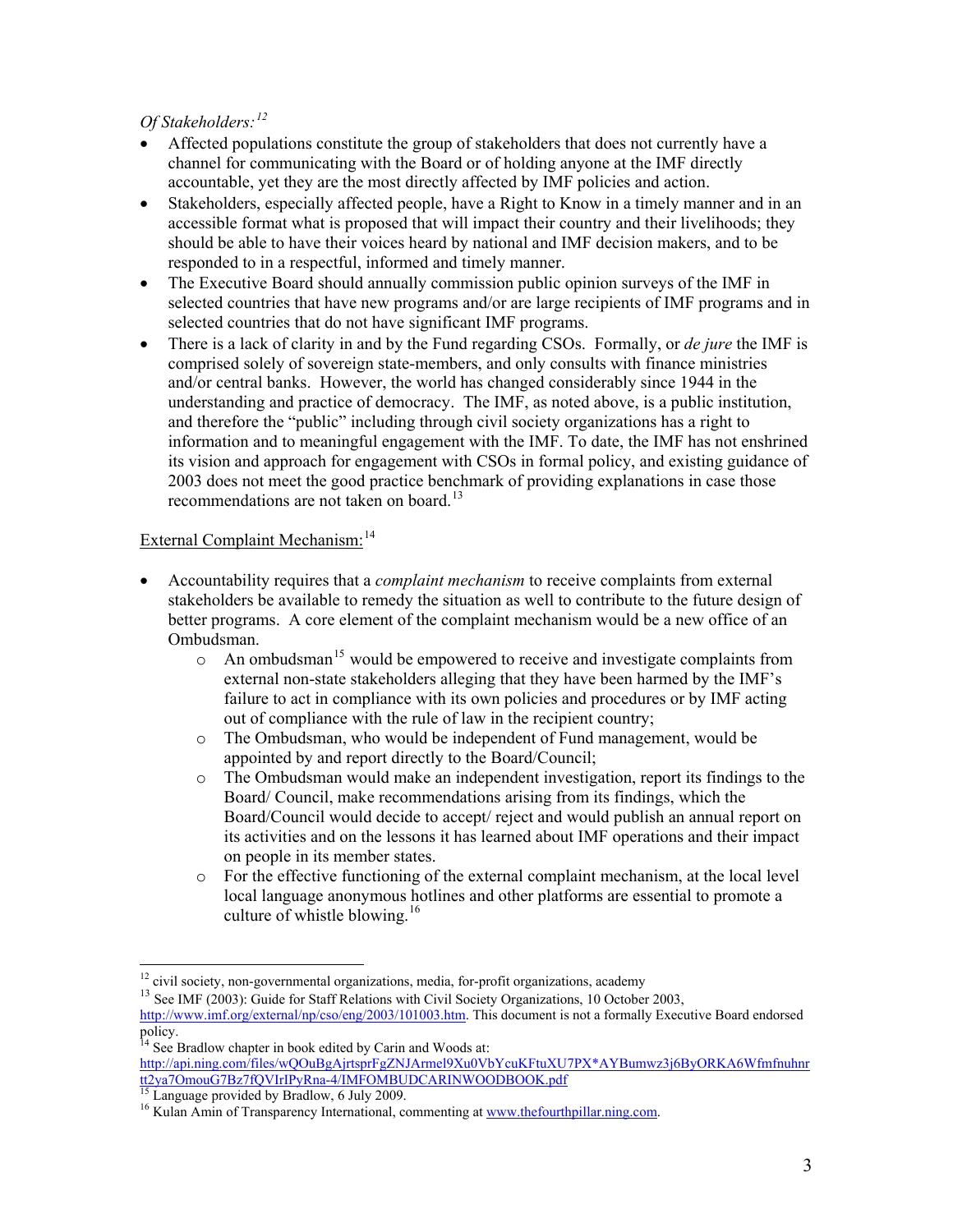- Through the use of *ex ante poverty impact assessments*, the IMF can be better positioned to anticipate the likely outcomes or impacts of any recommended policies on the poor and the environment. and modify any previously required/recommended conditions)<sup>[17](#page-3-0)</sup>
- Those people affected by the implementation of any recommended IMF policies have the right to know beforehand, and to have any pain suffered by the poorest minimized and unavoidable costs compensated.

While in comparison to  $2006^{18}$  $2006^{18}$  $2006^{18}$  the IMF has made some progress in terms of review and reform processes to strengthen its accountability capabilities in these and other accountability policy areas, overall the IMF continues to display unfulfilled learning and reform potentials in comparison to many other global organizations and good practice benchmarks.

## **II. Voice and Representation:**

In April 2008 the IMF Board of Governors approved very modest reforms to voice and representation on the Executive Board. Evidence that those reforms did not resolve the IMF's legitimacy problem (also referred to as its "democracy deficit") is found in the outcome documents of the Washington and London summits of 20 leading economic powers. The G20 committed themselves to increased reform of the IMF governance, including giving added voice to the poorest countries. Indeed the G20 moved the IMF quota reform timetable forward, calling for completion of the negotiations no later than January 2011.<sup>[19](#page-3-2)</sup>

Any reform of the IMF Voice and Representation must be genuine reform, *promoting principles of increased democratic representation and greater voice to the least developed countries.*

- *Greater democratic representation* can be advanced through steps such as consideration of population, purchasing power parity, and basic votes in the Quota Formula, having all EDs elected,<sup>[20](#page-3-3)</sup> and by rough parity between creditor and borrower members.<sup>[21](#page-3-4)</sup>
- *Greater voice for borrowing countries*, especially the low income countries, can be enhanced through increased use of the Double Majority,<sup>[22](#page-3-5)</sup> fewer special majority votes, and a full-time resident board which gives LIC representatives greater access to management, more powerful members, and to more complete information.

# **III. Executive Organization and Management:**

<span id="page-3-0"></span> $\overline{a}$ <sup>17</sup> See: Bernhard Gunter et al. in Theme Issue of *Development Policy Review*, vol. 23, #3, May 2005, "Analysing Macro-Poverty Linkages." New Rules is currently working with the University of Sussex to develop a relatively inexpensive rapid assessment tool for use by the IMF and by in-country teams.

<span id="page-3-1"></span><sup>&</sup>lt;sup>18</sup> See for more detail One World Trust (2006): The 2006 Global Accountability Report - Holding Power to Account [http://www.oneworldtrust.org/index.php?option=com\\_docman&task=doc\\_download&gid=203&Itemid=55](http://www.oneworldtrust.org/index.php?option=com_docman&task=doc_download&gid=203&Itemid=55) and the associated IMF specific accountability profile

<span id="page-3-2"></span>http://www.oneworldtrust.org/index.php?option=com\_docman&task=doc\_download&gid=92&Itemid=55 <sup>19</sup> The Manuel Commission on IMF governance reform recommends completion by April 2010. <sup>20</sup> Proposed by the U.S. Treasury in 200

<span id="page-3-4"></span><span id="page-3-3"></span><sup>&</sup>lt;sup>21</sup>See: R. Brvant, "Reform of IMF Quota Shares and Voting Shares: A Missed Opportunity," April, 2008 at [www.Brookings.edu](http://www.brookings.edu/) .<br><sup>[22](http://www.brookings.edu/)</sup> Peter Chowla , Jeffrey Oatham and Claire Wren (2007): Bridging the democratic deficit:

<span id="page-3-5"></span>Double majority decision making and the IMF, One World Trust—Bretton Woods Project Briefing,at [http://www.brettonwoodsproject.org/doc/wbimfgov/DoubleMajority\\_IMF.pdf](http://www.brettonwoodsproject.org/doc/wbimfgov/DoubleMajority_IMF.pdf) and

http://www.oneworldtrust.org/index.php?option=com\_docman&task=doc\_download&gid=116&Itemid=55